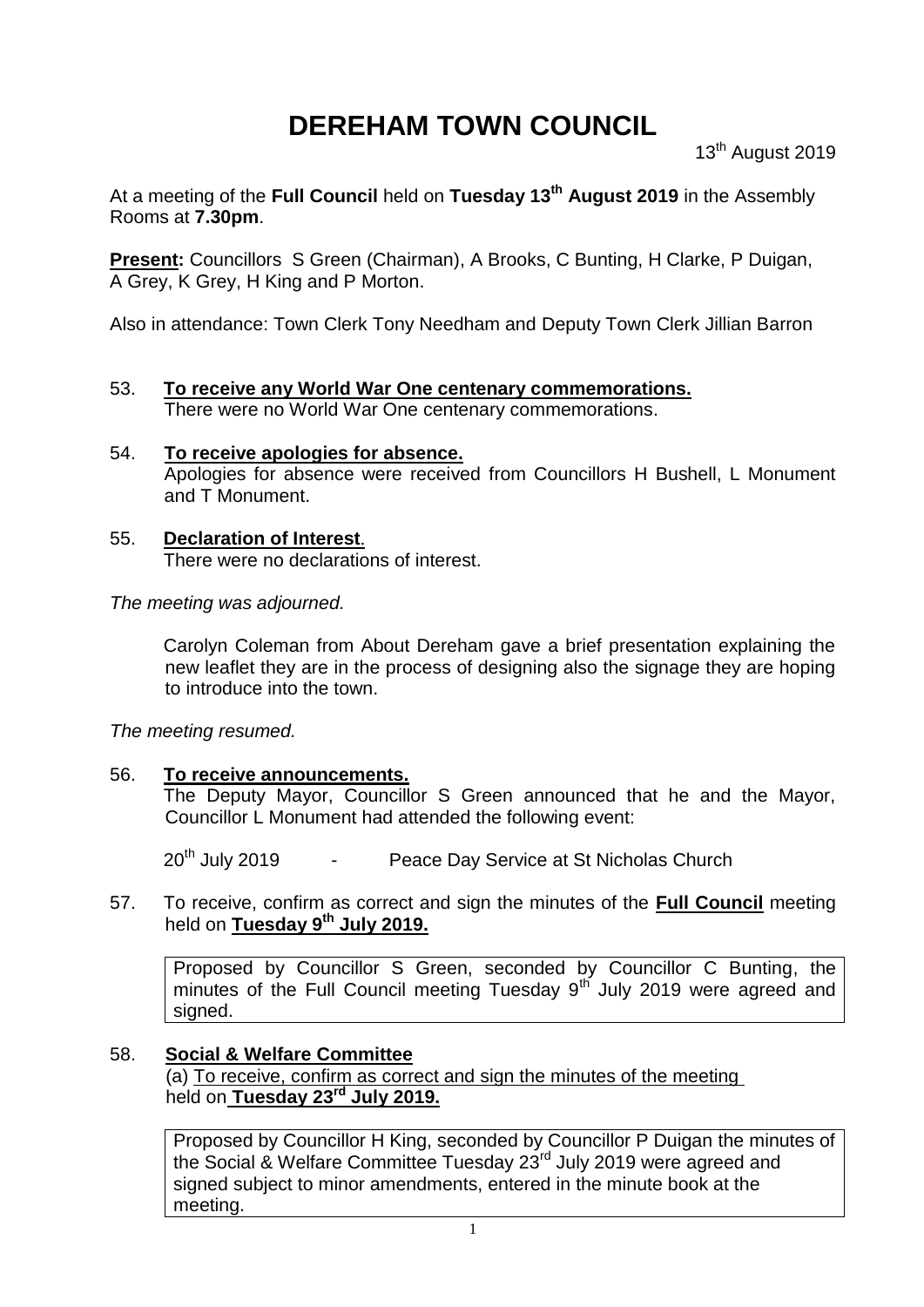(b) To receive a report from the Chairman, discuss any matters arising therefrom and vote on recommendations.

The following recommendations were agreed and approved by the Council:

## **To consider Cemetery recycling opportunities.**

That sets of two bins are sited around the cemeteries; the bins would be labelled stating which was for compostable waste and which was for other waste. This would trialed for a year.

That the Town Council writes to local undertakers asking their views on the future ban of formaldehyde based embalming fluid and bring the responses back to Full Council.

Proposed by Councillor P Duigan, seconded by Councillor H King, it was agreed that the following recommendations be taken back to the Social & Welfare Committee for further discussion.

The Town Council should dispose of the property and in order to maximize the value the Council should apply for planning permission to extend the lodge so that is has 3 decent size bedrooms and associated living space. This would then be brought back to Full Council to finalise the sale and covenant details before being marketed.

That Jeremy Stacey Architects be appointed to come up with a design for an extension which is sympathetic to the existing building and its setting. The aim will be to enhance the beauty of the lodge not detract from it.

### 59. **Markets & Buildings Committee**

(a) To receive, confirm as correct and sign the minutes of the meeting held on **Tuesday 23rd July 2019.**

Proposed by Councillor S Green, seconded by Councillor H King the minutes of the Markets & Buildings Committee Tuesday 23rd July 2019 were agreed and signed.

(b) To receive a report from the Chairman, discuss any matters arising therefrom and vote on recommendations.

The following recommendations were agreed and approved by the Council:

## **To consider installing cabinet doors in the niches at the Memorial Hall.**

That cabinet doors be installed in the niches at the Memorial Hall at a cost of £500. The cabinet doors should have non reflective glass and be fitted as a mirror image of each other.

### **To consider creating a new memorial in the Memorial Hall.**

The Town Council commission a memorial to record those names not recorded on the entrance to the hall at a cost of between £1,500 and £2,000. The final wording and design would be confirmed by the Council at a later date.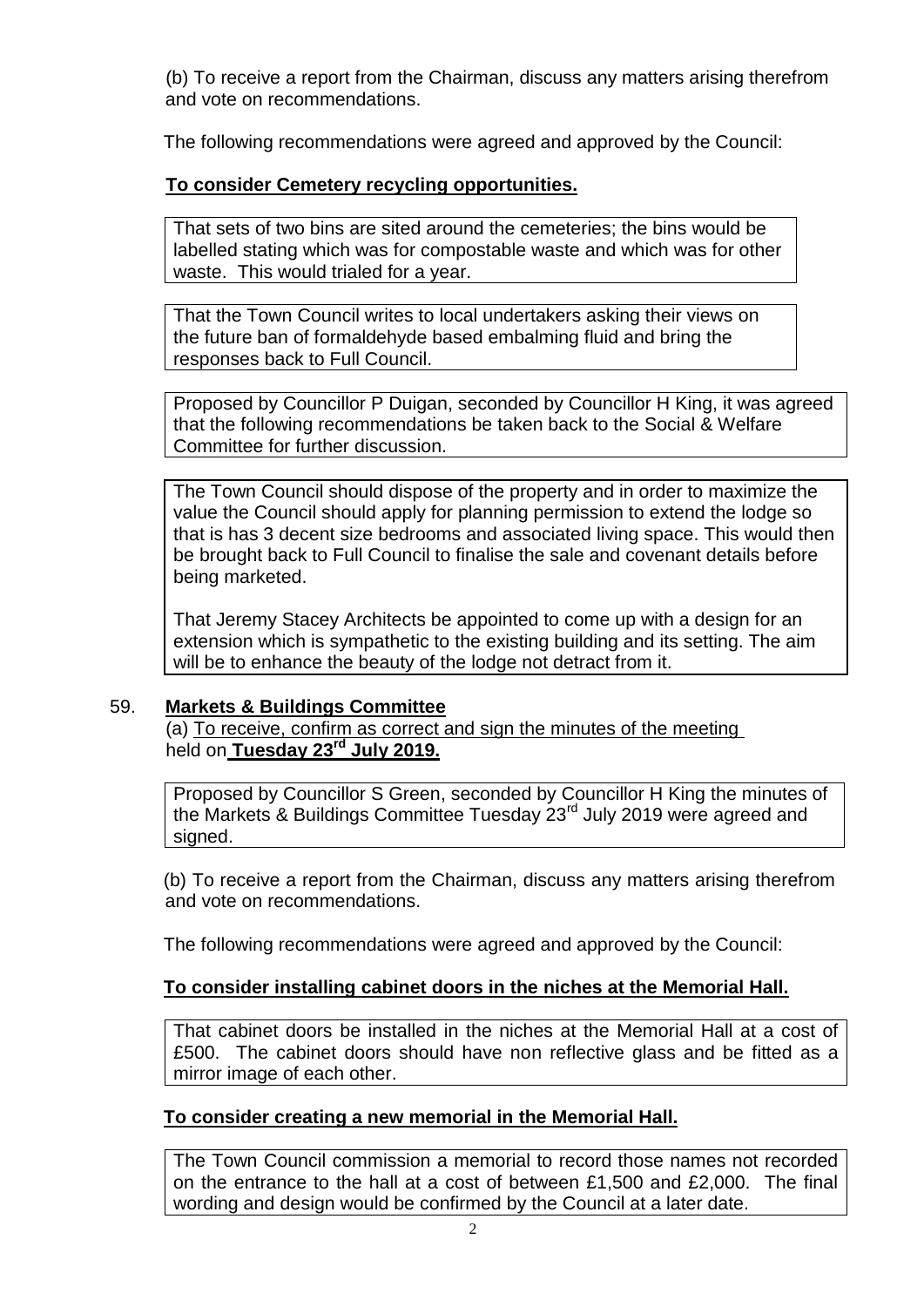60. To receive, confirm as correct and sign the minutes of the **Planning** meetings held on **Tuesday 9 th July 2019** and **Tuesday 23rd July 2019.**

Proposed by Councillor S Green seconded by Councillor P Duigan the minutes of the Planning meetings Tuesday 9<sup>th</sup> July 2019 and Tuesday 23<sup>rd</sup> July 2019 were agreed and signed.

### 61. **To receive and adopt the list of accounts paid, the Financial Statement and list of accounts to be paid.**

Proposed by Councillor S Green, seconded by Councillor H Clarke, the list of accounts paid, the Financial Statement and list of accounts to be paid were agreed and signed.

## 62. **To confirm representative for Dereham Windmill.**

This item was deferred to the next Full Council meeting.

### 63. **To elect one Member to be a signatory on the National Savings and Investment Accounts (NS&I).**

Councillor K Grey proposed Councillor A Grey, seconded by Councillor P Duigan, it was agreed that Councillor A Grey be a signatory on the National Savings and Investment Accounts.

### 64. **To consider grant application.**

Proposed by Councillor P Duigan, seconded by Councillor P Morton, it was agreed that a grant of £500 be given to the Norfolk Accident Rescue Service.

### 65. **Update on embalming.**

The Town Clerk gave a verbal update and said that he would need to liaise further with the undertakers,

## 66. **To consider a response in principle regarding Breckland sale of land.**

Proposed by Councillor P Morton, seconded by Councillor A Grey, it was agreed that the Town Clerk formally write to Breckland Council asking how can pieces of land be declared surplus when they meet Breckland Council's definition of playing space and there is a deficit of playing spaces in Dereham? Also what protection Breckland Council has in place to ensure that developers do not use the sale of these pieces of land as an argument not to provide outdoor playing spaces on development sites.

### 67. **Exclusion of Press & Public**

Proposed by Councillor S Green, seconded by Councillor P Morton it was agreed to pass a resolution to exclude the Press and Public from the meeting on the grounds that the Business to be transacted is confidential and publicity would be prejudicial to the public interest